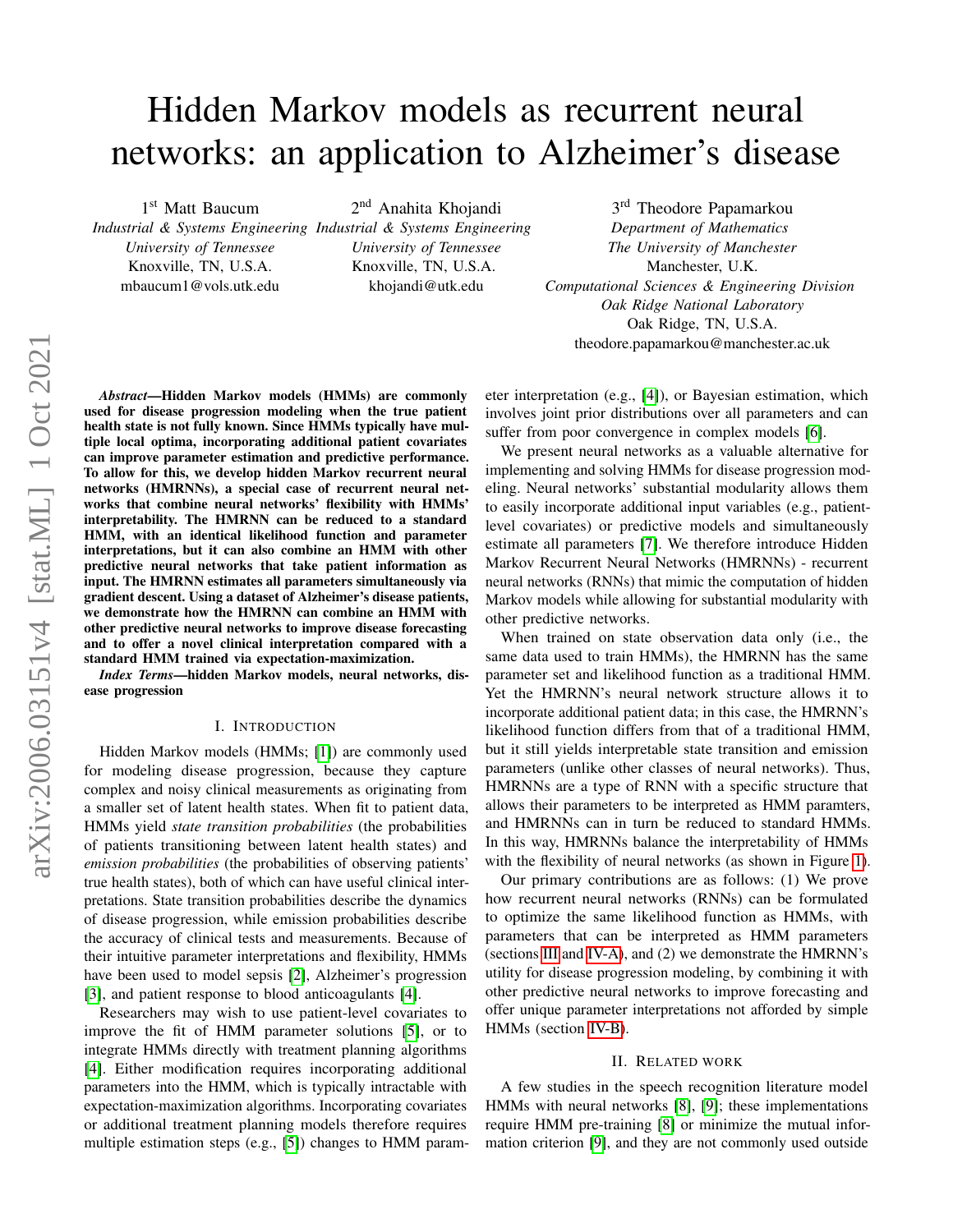

<span id="page-1-0"></span>Fig. 1. Conceptual overview of HMRNN. 'Interpretability' refers to model's ability to produce interpretable state transition and emission parameters. 'Flexibility' refers to model's ability to incorporate additional data sources in its predictions. When trained on the same data, HMRNNs and HMMs optimize the same likelihood functions and yield the same interpretable parameter solutions (demonstrated in Study 1). The HMRNN can also combine an HMM with an additional predictive neural network, allowing it to use additional patient data not available to standard HMMs (demonstrated in Study 2).

the speech recognition domain. These works also present only theoretical justification, with no empirical comparisons with expectation-maximization algorithms.

A limited number of healthcare studies have also explored connections between neural networks and Markov models. [\[4\]](#page-5-3) employs a recurrent neural network to approximate latent health states underlying patients' ICU measurements. [\[10\]](#page-5-9) compares HMM and neural network effectiveness in training a robotic surgery assistant, while [\[11\]](#page-5-10) proposes a generative neural network for modeling ICU patient health based on HMMs. These studies differ from our approach of directly formulating HMMs as neural networks, which maintains the interpretability of HMMs while allowing for joint estimation of the HMM with other predictive models.

### III. METHODS

<span id="page-1-1"></span>In this section, we briefly review HMM preliminaries, formally define the HMRNN, and prove that it optimizes the same likelihood function as a corresponding HMM.

# *A. HMM preliminaries*

Formally, an HMM models a system over a given time horizon T, where the system occupies a hidden state  $x_t \in$  $S = \{1, ..., k\}$  at any given time point  $t \in \{0, 1, ..., T\}$ ; that is,  $x_t = i$  indicates that the system is in the *i*-th state at time t. For any state  $x_t \in S$  and any time point  $t \in$  $\{0, 1, \ldots, T\}$ , the system emits an observation according to an emission distribution that is uniquely defined for each state. We consider the case of categorical emission distributions, which are commonly used in healthcare (e.g., [\[2\]](#page-5-1), [\[12\]](#page-5-11)). These systems emit a discrete-valued observation  $y_t \in O$  at each time t, where  $O = \{1, \ldots, c\}.$ 

Thus, an HMM is uniquely defined by a  $k$ -length initial probability vector  $\pi$ ,  $k \times k$  transition matrix P, and  $k \times c$  emission matrix  $\Psi$ . Entry i in the vector  $\pi$  is the probability of starting in state  $i$ , row  $i$  in the matrix  $P$  is the state transition probability distribution from state  $i$ , and row  $i$  of the matrix  $\Psi$  is the emission distribution from state i. We also define  $diag(\Psi_i)$  as a  $k \times k$  diagonal matrix with the *i*-th column of  $\Psi$  as its entries (i.e., the probabilities of observation i from each of the  $k$  states). We define the likelihood of an observation sequence y in terms of  $\alpha_t(i)$ , the probability of being in state i at time t and having observed  $\{y_0, ..., y_t\}$ . We denote  $\alpha_t$  as the (row) vector of all  $\alpha_t(i)$  for  $i \in S$ , with

<span id="page-1-6"></span>
$$
\boldsymbol{\alpha}_t = \boldsymbol{\pi}^\top \cdot \text{diag}(\boldsymbol{\Psi}_{y_0}) \cdot (\prod_{i=1}^t \boldsymbol{P} \cdot \text{diag}(\boldsymbol{\Psi}_{y_i})) \qquad (1)
$$

for  $t \in \{1, ..., T\}$ , with  $\boldsymbol{\alpha}_0 = \boldsymbol{\pi}^\top \cdot \text{diag}(\boldsymbol{\Psi}_{y_0})$ . The likelihood of a sequence y is thus given by  $Pr(y) = \alpha_T \cdot 1_{k \times 1}$ .

#### *B. HMRNN definition*

An HMRNN is a recurrent neural network whose parameters directly correspond to the initial state, transition, and emission probabilities of an HMM. As such, training an HMRNN optimizes the joint log-likelihood of the  $N$  T-length observation sequences given these parameters.

Definition III.1. *An HMRNN is a recurrent neural network with parameters* π *(a* k*-length vector whose entries sum to 1),*  $P$  *(a*  $k \times k$  *matrix whose rows sum to one), and*  $\Psi$  *(a*  $k \times c$  *matrix whose rows sum to one). It receives*  $T + 1$  *input matrices of size*  $N \times c$ *, denoted by*  $Y_t$  *for*  $t \in \{0, 1, \ldots, T\}$ *, where the n-th row of matrix*  $Y_t$  *is a one-hot encoded vector of observation*  $y_t^{(n)}$  for sequence  $n \in \{1, \ldots, N\}$ . The HMRNN *consists of an inner block of hidden layers that is looped*  $T+1$  *times (for*  $t \in \{0, 1, \ldots, T\}$ ), with each loop containing *hidden layers*  $h_1^{(t)}$ ,  $h_2^{(t)}$ , and  $h_3^{(t)}$ , and a c-length input layer  $h_y^{(t)}$  through which the input matrix  $Y_t$  enters the model. The *HMRNN has a single output unit* o (T) *whose value is the joint negative log-likelihood of the* N *observation sequences under an HMM with parameters*  $\pi$ ,  $P$ *, and*  $\Psi$ *; the summed value of* o (T) *across all* N *observation sequences is the loss function (minimized via neural network optimization, such as gradient descent).*

Layers  $\mathbf{h}_1^{(t)}$ ,  $\mathbf{h}_2^{(t)}$ ,  $\mathbf{h}_3^{(t)}$ , and  $o^{(T)}$  are defined in the following *equations. Note that the block matrix in equation [\(3\)](#page-1-2) is a*  $c \times (kc)$  *block matrix of*  $c \mathbf{1}_{1 \times k}$  *vectors, arranged diagonally, while the block matrix in equation* [\(4\)](#page-1-3) *is a*  $(kc) \times k$  *row-wise concatenation of* c k × k *identity matrices.*

<span id="page-1-5"></span>
$$
\boldsymbol{h}_{1}^{(t)} = \begin{cases} \boldsymbol{\pi}^{\top}, & t = 0, \\ \boldsymbol{h}_{3}^{(t-1)}\boldsymbol{P}, & t > 0. \end{cases} \tag{2}
$$

<span id="page-1-2"></span>
$$
\boldsymbol{h}_2^{(t)} = \text{ReLu}\left(\boldsymbol{h}_1^{(t)}\left[\text{diag}(\boldsymbol{\Psi}_1)\dots\text{diag}(\boldsymbol{\Psi}_c)\right] + \qquad(3)
$$

$$
\boldsymbol{Y}_{t}\begin{bmatrix} \boldsymbol{1}_{1\times k} & \cdots & \boldsymbol{0}_{1\times k} \\ \cdots & \cdots & \cdots \\ \boldsymbol{0}_{1\times k} & \cdots & \boldsymbol{1}_{1\times k} \end{bmatrix} - \boldsymbol{1}_{n\times (kc)} \bigg)
$$
\n
$$
\boldsymbol{h}_{3}^{(t)} = \boldsymbol{h}_{2}^{(t)} \begin{bmatrix} \boldsymbol{I}_{k} & \cdots & \boldsymbol{I}_{k} \end{bmatrix}^{\top}
$$
\n(4)

<span id="page-1-4"></span><span id="page-1-3"></span>
$$
o^{(t)} = -\log(\mathbf{h}_3^{(T)} \mathbf{1}_{k \times 1}).
$$
\n(5)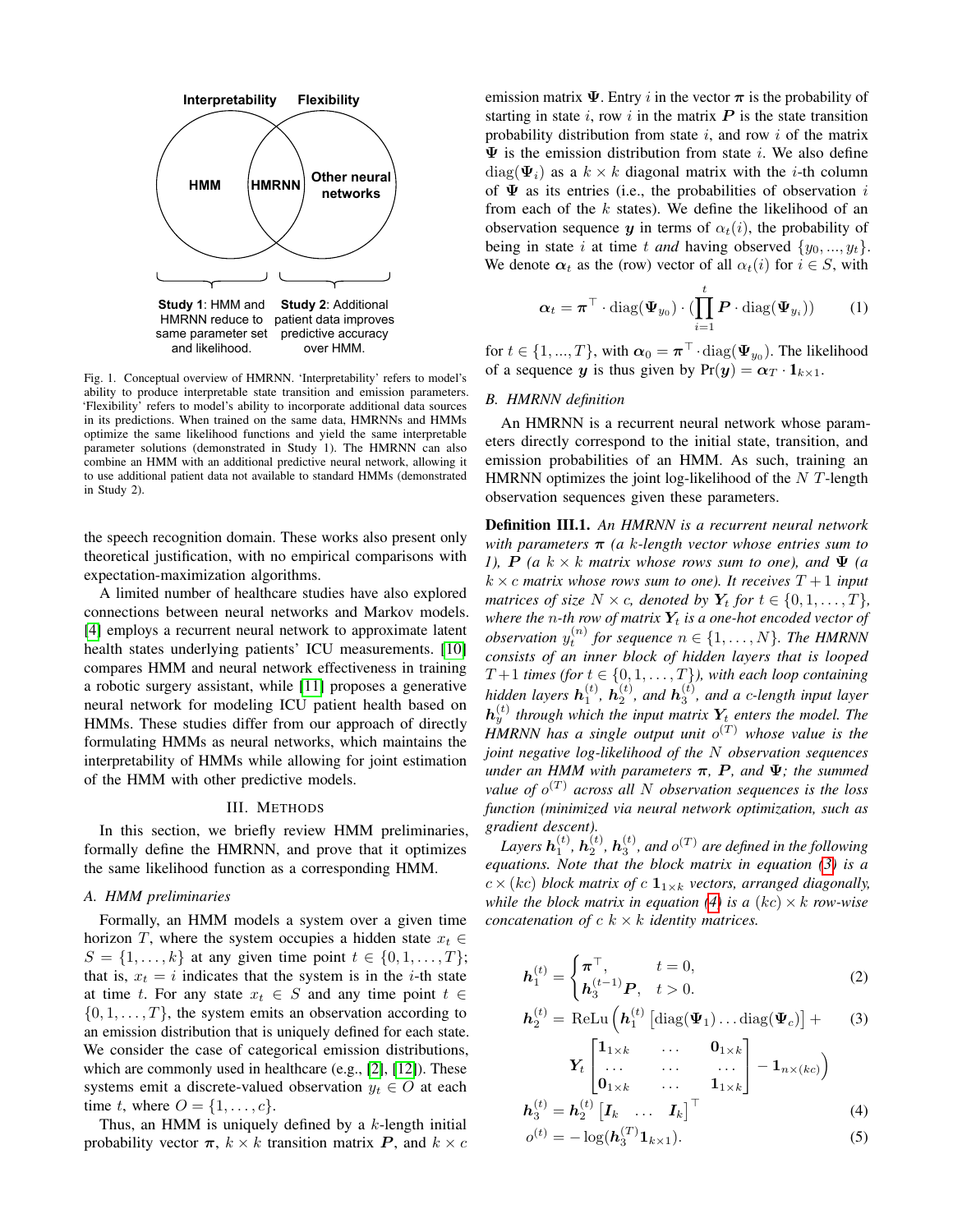

<span id="page-2-0"></span>Fig. 2. Structure of the hidden Markov recurrent neural network (HMRNN). Solid lines indicate learned weights that correspond to HMM parameters; dotted lines indicate weights fixed to 1. The inner block initializes with the initial state probabilities then mimics multiplication by  $\text{diag}(\mathbf{\Psi}_{y_t})$ ; connections between blocks mimic multiplication by  $P$ .

Fig. [2](#page-2-0) outlines the structure of the HMRNN. Note that layer  $h_3^{(t)}$  is equivalent to  $\alpha_t$ , the probability of being in each hidden state given  $\{y_0, ..., y_t\}$ . Also note that, for long sequences, underflow can be addressed by normalizing layer  $h_3^{(\bar{t})}$  to sum to 1 at each time point, then simply subtracting the logarithm of the normalization term (i.e., the log-sum of the activations) from the output  $o^{(T)}$ .

#### *C. Proof of HMM/HMRNN equivalence*

We now formally establish that the HMRNN's output unit,  $o^{(T)}$ , is the negative log-likelihood of an observation sequence under an HMM with parameters  $\pi$ , P, and  $\Psi$ . We prove this for the case of  $N = 1$  and drop notational dependence on n (i.e., we write  $y_t^{(1)}$  as  $y_t$ ), though extension to  $N > 1$  is trivial since the log-likelihood of multiple independent sequences is the sum of their individual log-likelihoods. We first rely on the following lemma.

<span id="page-2-1"></span>**Lemma III.1.** If all units in  $h_1^{(t)}(j)$  are between 0 and 1 (inclusive), then  $h_3^{(t)} = h_1^{(t)} \operatorname{diag}(\Psi_{y_t})$ .

*Proof.* Let  $h_1^{(t)}(j)$  and  $h_3^{(t)}(j)$  represent the *j*th units of layer  $h_1^{(t)}$  and  $h_3^{(t)}$ , respectively, and recall that  $h_2^{(t)}$  contains  $k \times c$ units, which we index with a tuple  $(l, m)$  for  $l \in \{1, \ldots, c\}$ and  $m \in \{1, \ldots, k\}$ . According to equation [\(3\)](#page-1-2), the connection between units  $h_1^{(t)}(j)$  and  $h_2^{(t)}(l,m)$  is  $\Psi_{j,l}$  when  $j = m$ , and 0 otherwise. Also recall that matrix  $Y_t$  enters the model through a c-length input layer that we denote  $h_y^{(t)}$ . According to equation [\(4\)](#page-1-3), the connection between unit  $h_y^{(t)}(j)$ and unit  $h_2^{(t)}(l,m)$  is 1 when  $j = l$ , and 0 otherwise. Thus, unit  $h_2^{(t)}(l,m)$  depends only on  $\Psi_{m,l}$ ,  $h_1^{(t)}(m)$ , and  $h_y^{(t)}(l)$ . Lastly, a bias of  $-1$  is added to all units in  $h_2^{(t)}$ , which is then subject to a ReLu activation, resulting in the following expression for each unit in  $h_2^{(t)}$ :

$$
\mathbf{h}_{2}^{(t)}(l,m) = \text{ReLU}(\mathbf{\Psi}_{m,l} \cdot \mathbf{h}_{1}^{(t)}(m) + \mathbf{h}_{y}^{(t)}(l) - 1). \quad (6)
$$

Because  $h_y^{(t)}(l)$  is 1 when  $y_t = l$ , and equals 0 otherwise, then if all units in  $h_{\perp}^{(t)}$  are between 0 and 1, this implies  $h_2^{(t)}(l,m) = \Psi_{m,l} \cdot h_1^{(t)}(m)$  when  $j = y_t$  and  $h_2^{(t)}(l,m) = 0$ 

otherwise. According to equation [\(5\)](#page-1-4), the connection between  $h_2^{(t)}(l,m)$  and  $h_3^{(t)}(j)$  is 1 if  $j = m$ , and 0 otherwise. Hence,

$$
\boldsymbol{h}_3^{(t)}(j) = \sum_{j=0}^{c} \boldsymbol{h}_2^{(t)}(l,j) = \boldsymbol{\Psi}_{j,y_t} \cdot \boldsymbol{h}_1^{(t)}(j). \tag{7}
$$

Thus, 
$$
\mathbf{h}_3^{(t)} = \mathbf{h}_1^{(t)} \operatorname{diag}(\mathbf{\Psi}_{y_t}).
$$

<span id="page-2-2"></span>**Theorem III.1.** An HMRNN with parameters  $\pi$  (1  $\times$  k) *stochastic vector),*  $P$  *(k × k stochastic matrix), and*  $\Psi$  *(k × c*) *stochastic matrix), and with layers defined as in equations [\(2-](#page-1-5)* [5\)](#page-1-4), produces output neuron  $o^{(T)}$  whose value is the negative *log-likelihood of a corresponding HMM.*

*Proof.* Note that, based on Lemma [III.1](#page-2-1) and equation [\(2\)](#page-1-5),  $\bm{h}_3^{(t)} = \bm{h}_3^{(t-1)} \cdot \bm{P} \cdot \text{diag}(\bm{\Psi}_{y_t})$  for  $t \in \{1, ..., T\}$ , assuming 3 that  $h_1^{(t)}(j) \in [0,1]$  for  $j \in \{1,..,k\}$ . Since  $\alpha_t = \alpha_{t-1}$ .  $\bm{P} \cdot \text{diag}(\bm{\Psi}_{y_t}),$  then if  $\bm{h}_3^{(t-1)} = \bm{\alpha}_{t-1}$ , then  $\bm{h}_1^{(t)}(j) \in [0,1]$ for  $j \in \{1, ..., k\}$  and therefore  $h_3^{(t)} = \alpha_t$ . We show the initial condition that  $h_3^{(0)} = \alpha_0$ , since  $h_1^{(0)} = \pi^{\top}$  implies that  $h_3^{(0)} = \pi^{\top} \cdot \text{diag}(\Psi_{y_0}) = \alpha_0$ . Therefore, by induction,  $h_3^{(T)} = \alpha_T$ , and  $o^{(T)} = -\log(\alpha_T \cdot 1_{k \times 1})$ , which is the logarithm of the HMM likelihood based on equation [\(1\)](#page-1-6).  $\Box$ 

#### IV. EXPERIMENTS AND RESULTS

In study 1, we demonstrate that when an HMRNN is trained on the same data as an HMM, the two models yield statistically similar parameter estimates. More specifically, study 1 provides a simulation-based validation of Theorem [III.1,](#page-2-2) according to which an HMRNN and an HMM trained on the same data share the same likelihood.

In study 2, we use disease progression data to demonstrate that an HMRNN combining an HMM with an additional predictive neural network attains better predictive performance over its HMM component, while still yielding an interpretable parameter solution. Theorem [III.1](#page-2-2) does not apply to study 2, since the inclusion of an additional predictive neural network to the HMRNN yields a likelihood function different from the likelihood of the consituent HMM.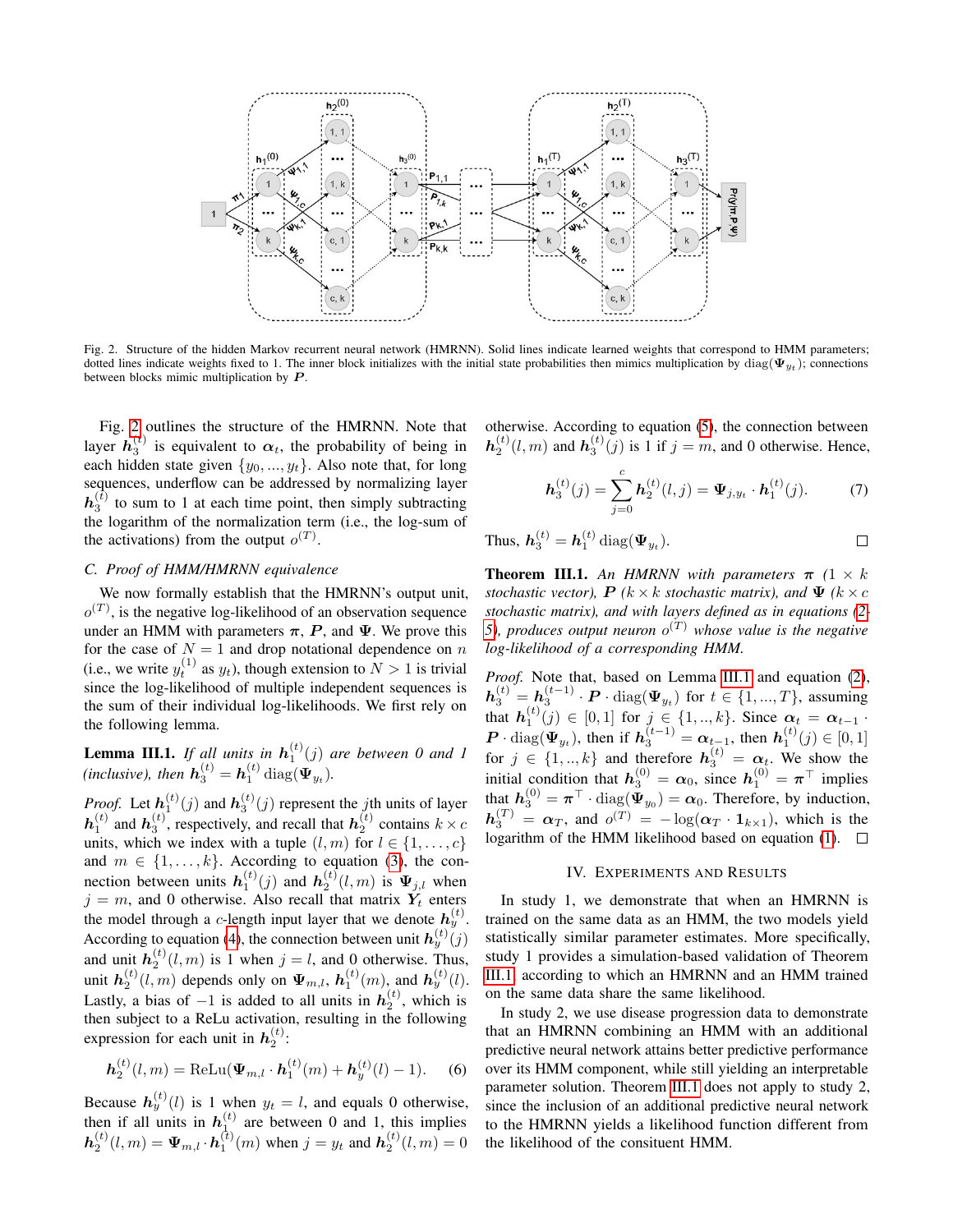## <span id="page-3-0"></span>*A. Study 1: HMRNN Reduces to an HMM*

We demonstrate that an HMRNN trained via gradient descent yields statistically similar solutions to Baum-Welch. We show this with synthetically-generated observations sequences for which the true HMM parameters are known.

We simulate systems with state spaces  $S = 1, 2, ..., k$  that begin in state 1, using  $k = 5, 10,$  or 20 states. These state sizes are consistent with disease progression HMMs, which often involve less than 10 states [\[5\]](#page-5-4), [\[13\]](#page-5-12), [\[14\]](#page-5-13). We assume that each state 'corresponds' to one observation, implying the same number of states and observations  $(c = k)$ . The probability of correctly observing a state  $(P(y_t = x_t))$  is  $\psi_{ii}$ , which is the diagonal of  $\Psi$  and is the same for all states. We simulate systems with  $\psi_{ii} = 0.6, 0.75,$  and 0.9.

We test three variants of the transition probability matrix  $P$ . Each is defined by their same-state transition probability  $p_{ii}$ , which is the same for all states. For all  $P$  the probability of transitioning to higher states increases with state membership; this is known as 'increasing failure rate' and is a common property for Markov processes. As  $p_{ii}$  decreases, the rows of  $P$  stochastically increase, i.e., lower values of  $p_{ii}$  imply a greater chance of moving to higher states. We use values of  $p_{ii} = 0.4, 0.6,$  and 0.8, for 27 total simulations ( $k =$  $\{5, 10, 20\} \times \Psi_{ii} = \{0.6, 0.75, 0.9\} \times p_{ii} = \{0.4, 0.6, 0.8\}.$ 

For each of the 27 simulations, we generate 100 trajectories of length  $T = 60$ ; this time horizon might practically represent one hour of data collected each minute or two months of data collected each day. Initial state probabilities are fixed at 1 for state 1 and 0 otherwise. Transition parameters are initialized based on the observed number of transitions in each dataset, using each observation as a proxy for its corresponding state. Since transition probabilities are initialized assuming no observation error, the emission matrices are correspondingly initialized using  $\psi_{ii} = 0.95$ (with the remaining 0.05 distributed evenly across all other states). For Baum-Welch and HMRNN, training ceased when all parameters ceased to change by more than 0.001. For each simulation, we compare Baum Welch's and the HMRNN's average Wasserstein distance between the rows of the estimated and ground truth  $P$  and  $\Psi$  matrices. This serves as a measure of each method's ability to recover the true datagenerating parameters. We also compare the Baum-Welch and HMRNN solutions' log-likelihoods using a separate hold-out set of 100 trajectories.

Across all simulations, the average Wasserstein distance between the rows of the true and estimated transition matrices was 0.191 for Baum-Welch and 0.178 for HMRNN (paired t-test  $p$ -value of 0.483). For the emission matrices, these distances were 0.160 for Baum-Welch and 0.137 for HMRNN (paired  $t$ -test p-value of 0.262). This suggests that Baum-Welch and the HMRNN recovered the ground truth parameters with statistically similar degrees of accuracy. This can be seen in Figure [3,](#page-3-2) which presents the average estimated values of  $p_{ii}$ and  $\psi_{ii}$  under each model. Both models' estimated  $p_{ii}$  values are, on average, within 0.05 of the ground truth values, while they tended to estimate  $\psi_{ii}$  values of around 0.8 regardless of the true  $\psi_{ii}$ . Note that, while Baum-Welch was slightly



<span id="page-3-2"></span>Fig. 3. Results from Study 1. GD=Gradient Descent. Estimated  $p_{ii}$  (left) and  $\psi_{ii}$  (right) under Baum-Welch and HMRNN, shown by ground truth parameter value. Results for each column are averaged across 9 simulations. Dashed lines indicate ground truth  $p_{ii}$  (left) and  $\psi_{ii}$  (right) values, and error bars indicate 95% confidence intervals (but do not represent tests for significant differences). Baum-Welch and the HMRNN produce near-identical parameter solutions according to the Wasserstein distance metric.

more accurate at estimating  $p_{ii}$  and  $\psi_{ii}$ , the overall distance between the ground truth and estimated parameters did not significantly differ between Baum-Welch and the HMRNN.

For each simulation, we also compute the log-likelihood of a held-out set of 100 sequences under the Baum-Welch and HMRNN parameters, as a measure of model fit. The average holdout log-likelihoods under the ground truth, Baum-Welch, and HMRNN parameters are -9250.53, -9296.03, and -9303.27, respectively (paired  $t$ -test p-value for Baum-Welch/HMRNN difference of 0.440). Thus, Baum-Welch and HMRNN yield similar model fit on held-out data.

#### <span id="page-3-1"></span>*B. Study 2: HMRNN Improves Predictive Accuracy over HMM*

We demonstrate how combining an HMRNN with other predictive neural networks improves predictive accuracy and offers novel clinical interpretations over a standard HMM, using an Alzheimer's disease case study. Recall that, by incorporating an additional predictive neural network into an HMRNN, its likelihood function differs from that of a traditional HMM but it still produces interpretable state transition and emission parameters. We test our HMRNN on clinical data from  $n = 426$  patients with mild cognitive impairment (MCI), collected over the course of three  $(n = 91)$ , four  $(n = 106)$ , or five  $(n = 229)$  consecutive annual clinical visits [\[15\]](#page-5-14). Given MCI patients' heightened risk of Alzheimer's, modeling their symptom progression is of considerable clinical interest. We analyze patients' overall cognitive functioning based on the Mini Mental Status Exam (MMSE; [\[16\]](#page-5-15)).

MMSE scores range from 0 to 30, with score categories for 'no cognitive impairment' (scores of 27-30), 'borderline cognitive impairment' (24-26), and 'mild cognitive impairment' (17-23) [\[17\]](#page-5-16). Scores below 17 were infrequent (1.2%) and were treated as scores of 17 for analysis. We use a 3 state latent space  $S = \{0, 1, 2\}$ , with  $x_t = 0$  representing 'no cognitive impairment,'  $x_t = 1$  representing 'borderline cognitive impairment,' and  $x_t = 2$  representing 'mild cognitive impairment.' The observation space is  $O = \{0, 1, 2\}$ , using  $y_t = 0$  for scores of  $27 - 30$ ,  $y_t = 1$  for scores of  $24 - 26$ , and  $y_t = 2$  for scores of  $17 - 23$ . This HMM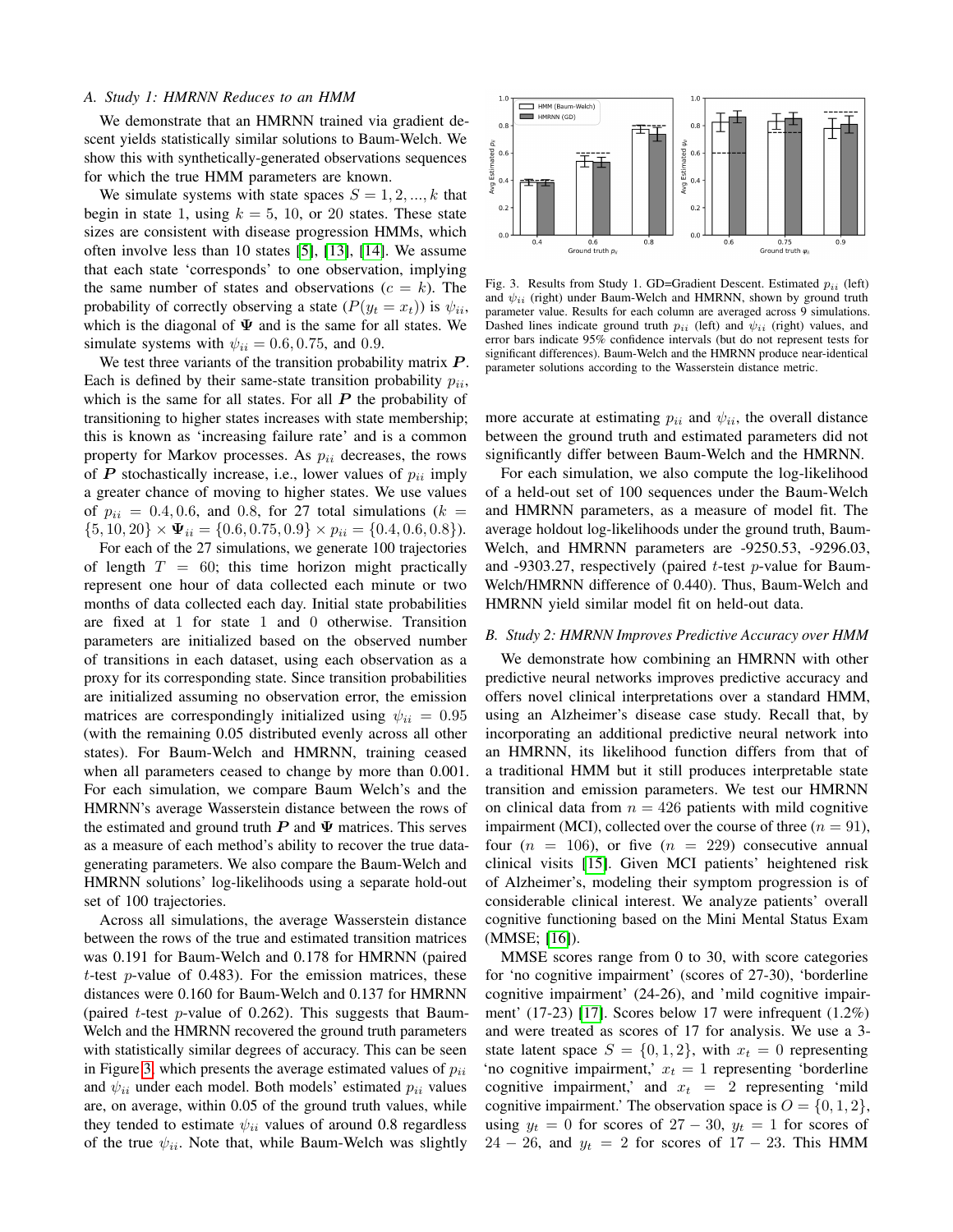

<span id="page-4-0"></span>Fig. 4. Augmented HMRNN for Alzheimer's case study.  $CDR<sup>(t)</sup>$  refers to predicted CDR classification (above or below 0.5) at time  $t \in \{0, 1, 2, 3, 4\}$ . 'Lobe' refers to measure of temporal lobe atrophy. Units  $h_y^{(t)}$  are a one-hot encoded representation of the MMSE score category at time t.

therefore allows for the possibility of measurement error, i.e., that patients' observed score category  $y_t$  may not correspond to their true diagnostic classification  $x_t$ .

To showcase the benefits of the HMRNN's modularity, we augment it with two predictive neural networks. First, we predict patient-specific initial state probabilities based on gender, age, degree of temporal lobe atrophy, and amyloidbeta 42 levels (Aβ42, a relevant Alzheimer's biomarker [\[18\]](#page-5-17)), using a single-layer neural network with a softmax activation. Second, at each time point, the probability of being in the most impaired state,  $h_t^{(1)}(2)$ , is used to predict concurrent scores on the Clinical Dementia Rating (CDR, [\[19\]](#page-5-18)), a global assessment of dementia severity, allowing another relevant clinical metric to inform paramter estimation. We use a single connection and sigmoid activation to predict patients' probability of receiving a CDR score above 0.5 (corresponding to 'mild dementia'). The HMRNN is trained via gradient descent to minimize  $o^{(T)}$ from equation [\(5\)](#page-1-4), plus the predicted negative log-likelihoods of patients' CDR scores. Figure [4](#page-4-0) visualizes the structure of this augmented HMRNN.

We compare the HMRNN to a standard HMM without these neural network augmentations, trained using Baum-Welch, an expectation-maximization algorithm [\[1\]](#page-5-0). We assess parameter solutions' ability to predict patients' final MMSE score categories from their initial score categories, using 10 fold cross-validation. We evaluate performance using weighted log-loss L, i.e., the average log-probability placed on each final MMSE score category. This metric accounts for class imbalance and rewards models' confidence in their predictions, an important component of medical decision support [\[20\]](#page-5-19). We also report  $\bar{p}$ , the average probability placed on patients' final MMSE scores (computed directly from  $L$ ). We train all models using a relative log-likelihood tolerance of 0.001%. Runtimes for Baum-Welch and the HMRNN are 2.89 seconds and 15.24 seconds, respectively.

Model results appear in Table [I.](#page-4-1) Note that the HMRNN's weighted log-loss L is significantly lower than Baum-Welch's

<span id="page-4-1"></span>TABLE I RESULTS FROM ALZHEIMER'S DISEASE CASE STUDY.  $\pi$  is initial state DISTRIBUTION,  $\boldsymbol{P}$  is state transition matrix,  $\boldsymbol{\Psi}$  is emission DISTRIBUTION MATRIX,  $L$  is weighted log-loss, and  $\bar{p}$  is average PROBABILITY PLACED ON GROUND TRUTH SCORE CATEGORIES.

|           | Baum-Welch |          |       | <b>HMRNN</b> |          |       |
|-----------|------------|----------|-------|--------------|----------|-------|
| $\pi$     | 0.727      | 0.271    | 0.002 | 0.667        | 0.333    | 0.000 |
|           | 0.898      | 0.080    | 0.022 | 0.970        | 0.028    | 0.002 |
| P         | 0.059      | 0.630    | 0.311 | 0.006        | 0.667    | 0.327 |
|           | 0.000      | 0.016    | 0.984 | 0.000        | 0.003    | 0.997 |
|           | 0.939      | 0.060    | 0.001 | 0.930        | 0.067    | 0.003 |
| Ψ         | 0.175      | 0.819    | 0.006 | 0.449        | 0.548    | 0.003 |
|           | 0.004      | 0.160    | 0.836 | 0.005        | 0.308    | 0.687 |
| L         |            | $-0.992$ |       |              | $-0.884$ |       |
| $\bar{p}$ |            | 0.371    |       |              | 0.413    |       |



<span id="page-4-2"></span>Fig. 5. Results from study 2. GD=Gradient Descent. Plot shows average probability placed on final MMSE scores, by score category. Recall that the HMRNN's average performance significantly outperforms Baum-Welch (paired t-test p-value=  $2.396 \times 10^{-6}$ ). As see in the Figure, this effect is consistent across score categories. Error bars indicate 95% confidence intervals, and do not represent tests for significant differences.

(paired t-test p-value =  $2.396 \times 10^{-6}$ ), implying greater predictive performance. This is supported by Figure [5,](#page-4-2) which shows  $\bar{p}$ , the average probability placed on patients' final MMSE scores by score category. Note that error bars represent marginal sampling error and do not represent statistical comparisons between Baum-Welch and HMRNN. The HMRNN also yields lower transition probabilities and lower estimated diagnostic accuracy for the MMSE (i.e., lower diagonal values of Ψ) than Baum-Welch, For instance, the baseline HMM estimates at least an 80% chance of correctly identifying borderline and mild cognitive impairment ( $\Psi_{22} = 0.819$  and  $\Psi_{33} = 0.836$ ). These probabilities are (respectively) only 54.8% and 68.7% under the HMRNN, suggesting that score changes are more likely attributable to testing error as opposed to true state changes.

## V. DISCUSSION

We outline a flexible approach for HMM estimation using neural networks. The HMRNN produces statistically similar solutions to HMMs when trained on the same data. It can also combine HMMs with other neural networks to improve disease progression forecasting when additional patient data is available. In our Alzheimer's disease experiment (study 2), augmenting an HMRNN with two predictive networks improves forecasting performance compared with a standard